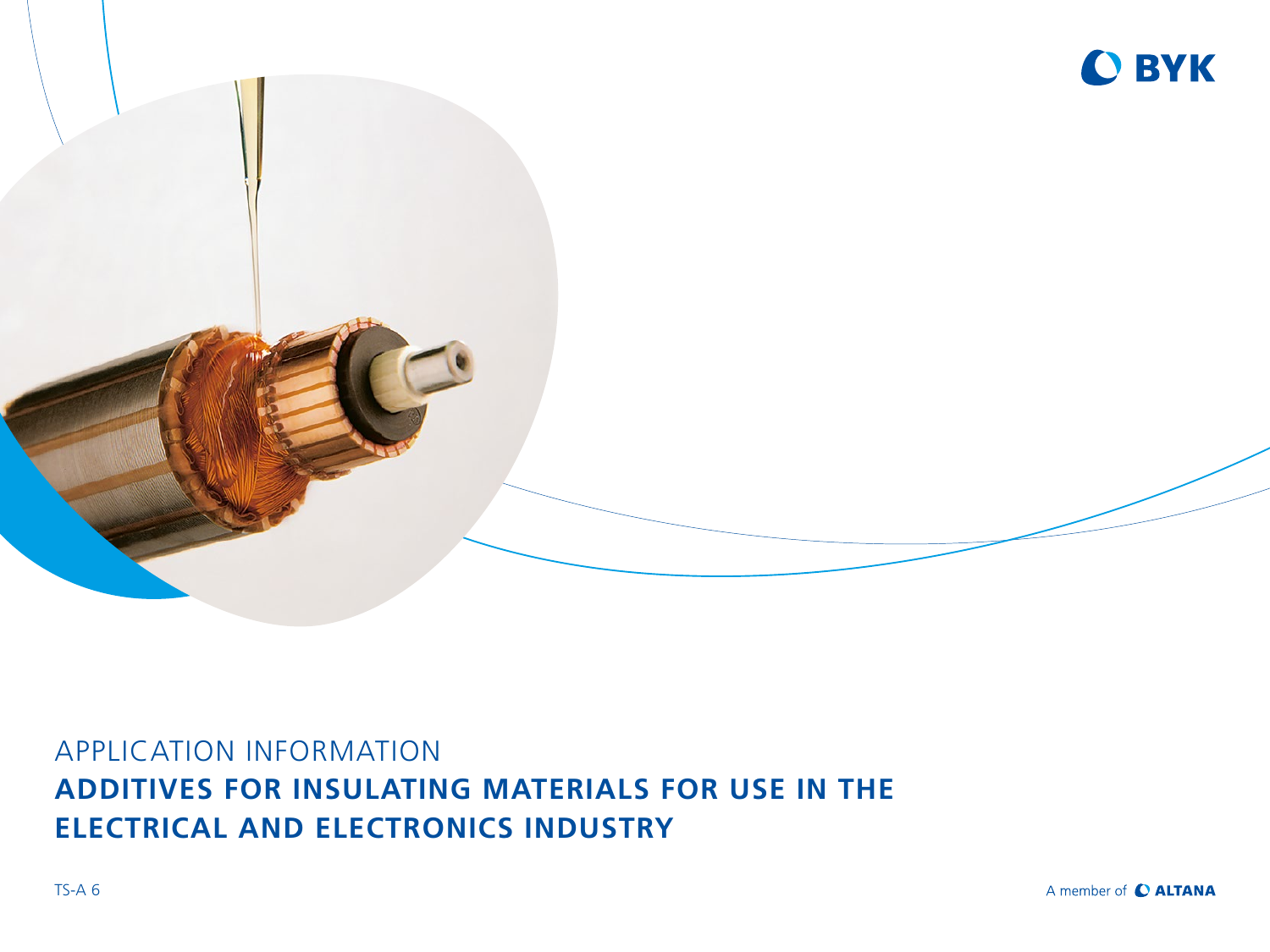# **Contents**

- [Insulating materials for the electrical and electronics industry](#page-2-0)
- [Electrical insulating systems](#page-3-0)
- [Air release additives](#page-4-0)
- [Wetting and dispersing additives](#page-6-0)
- [Rheology additives](#page-7-0)
- [Surface-active additives](#page-10-0)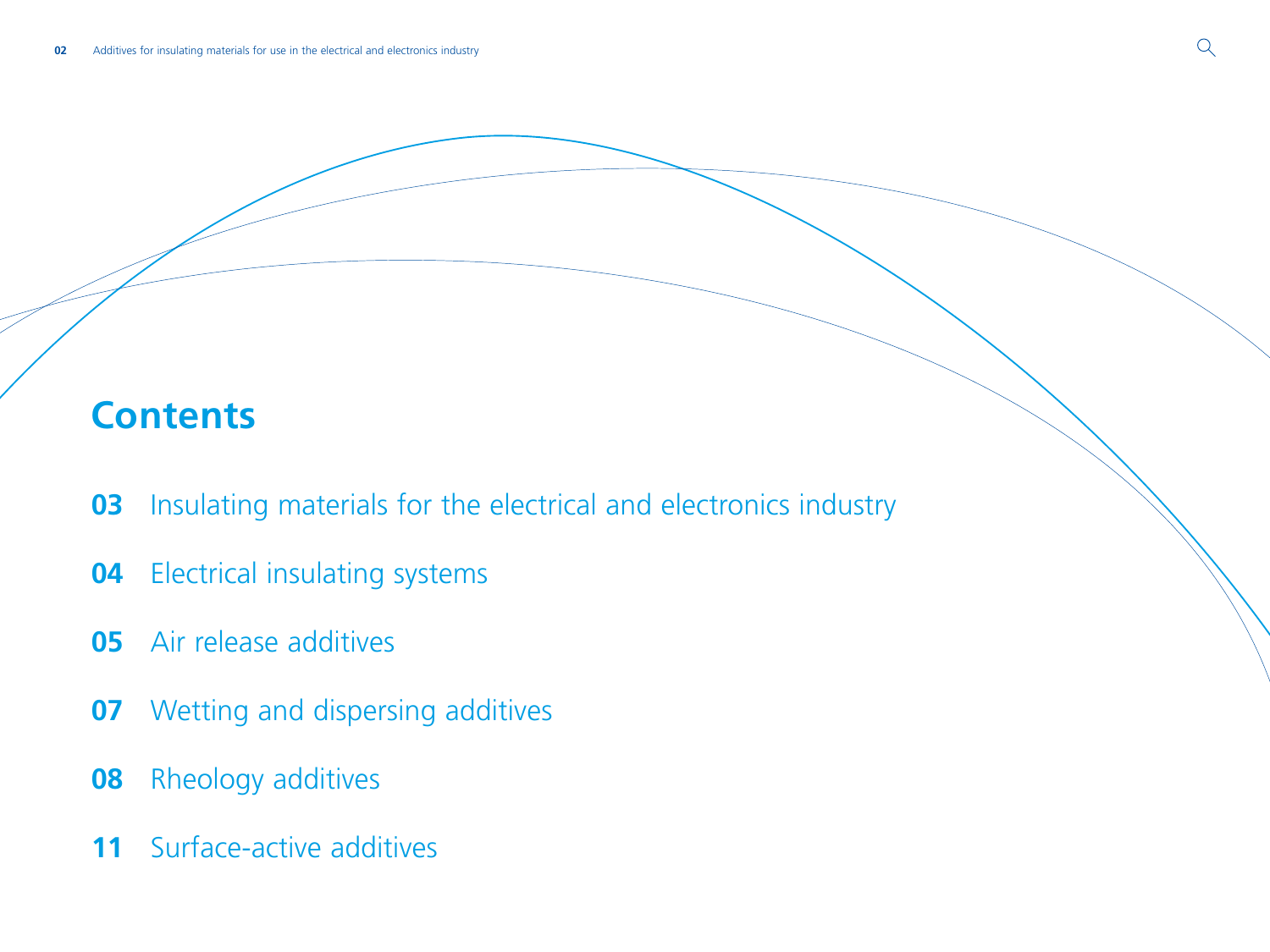# <span id="page-2-0"></span>**Insulating materials for the electrical and electronics industry**

Insulating materials based on organic resin systems are used in electric motors, cars, television sets, computers, and many other devices. As a result of the large number of different applications, the requirements on the insulating systems also differ considerably.

In addition to a series of electrical characteristic values such as resistance, dielectric strength, and dielectric dissipation factor, other physical properties such as thermal conductivity, combustibility, and chemical resistance may also be of key importance.

Not least, factors such as processability, quality, and price also influence the selection of the correct system. By using suitable additives, it is possible to markedly improve all of these properties and the quality of the insulating materials.

This brochure summarizes our additive recommendation for this application.

For additional information on additives and technical topics, please contact us: **Thermosets.BYK@altana.com**

To ensure the best appearance and full functionality, please open in Adobe Acrobat.

**Note**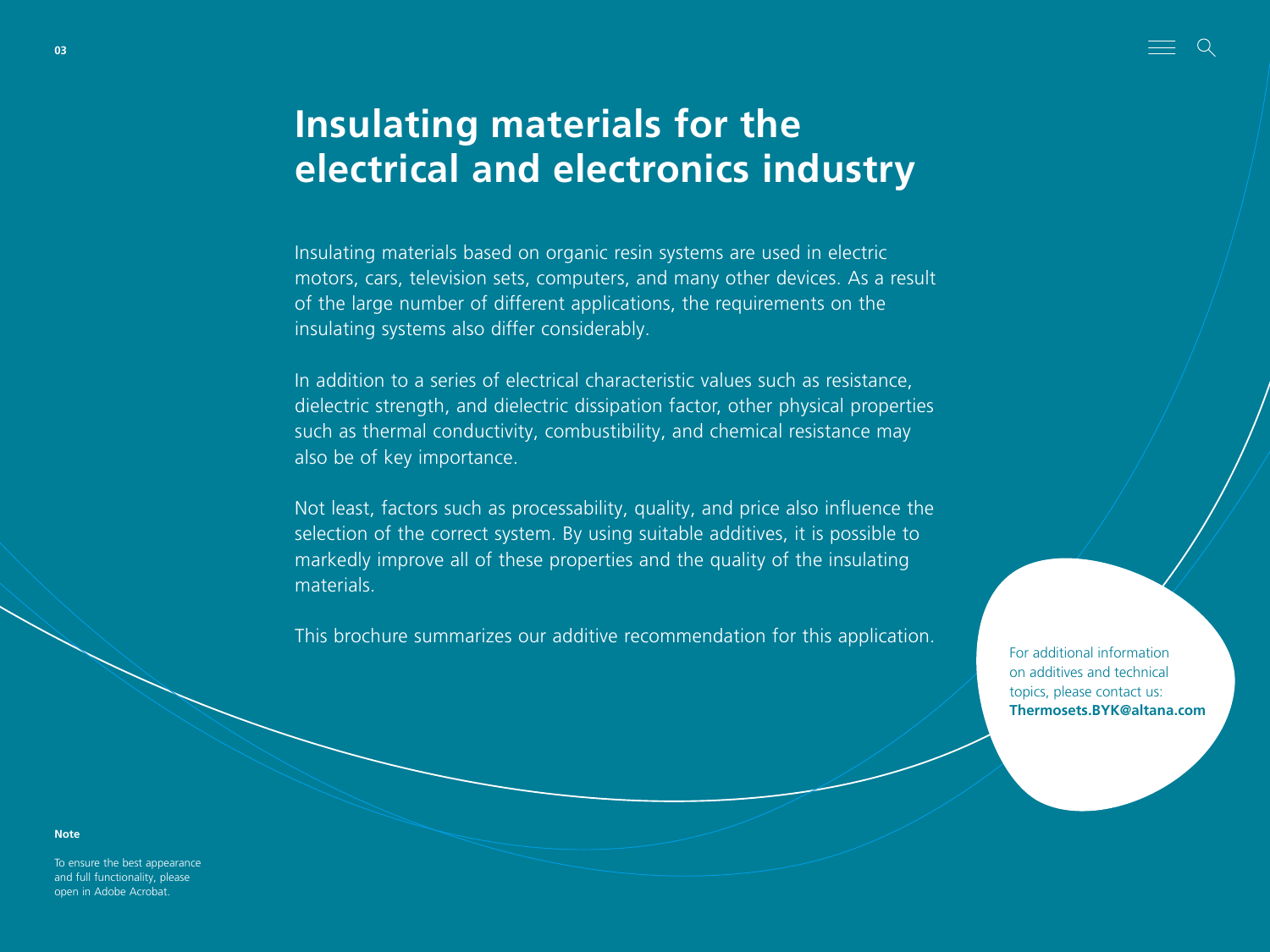# <span id="page-3-0"></span>**Electrical insulating systems**

Electrical insulating systems can be subdivided into three main groups (G.01):

**Primary insulation:** Primary insulation is the first insulating layer that is applied directly on the electrical conductor. Primary insulating materials are wire enamels.

**Secondary insulation:** Secondary insulation, also called impregnation, describes the next stage of insulation. It

improves the entire electrical insulation and protects it against external influences. It is used in motors, generators, and stationary electrical machines such as transformers and sensors.

**Electronic & engineering materials (E&E):** These systems refer to insulating and construction materials that are used to embed, completely encapsulate, or coat electrical and electronic components.

The following recommendations predominantly apply to secondary insulation and E&E, although they may also be used in the field of primary insulation.

# Classification of electrical insulating systems and frequently used resin systems

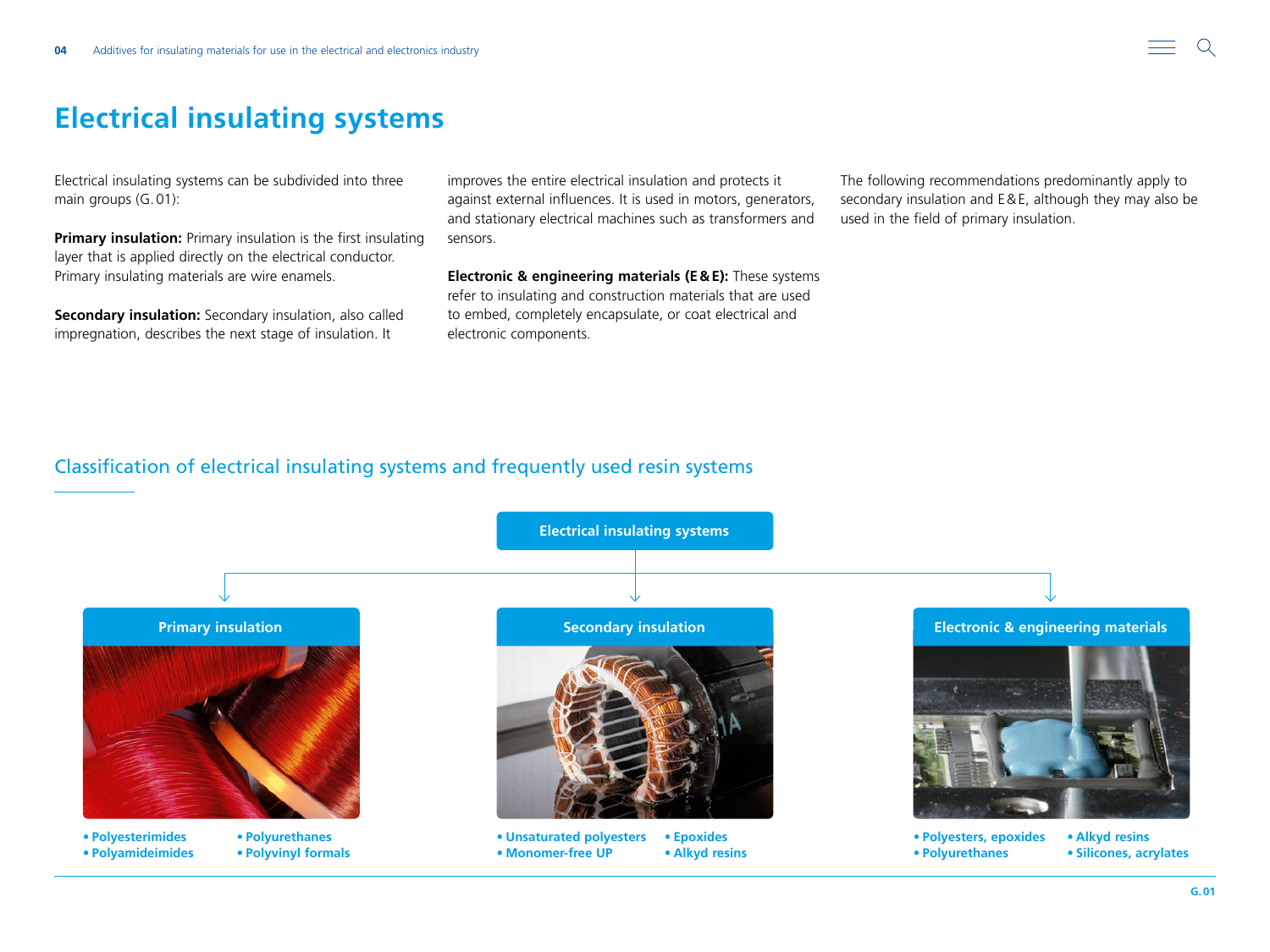# <span id="page-4-0"></span>**Air release additives**

In electrical insulation systems, the electrical and mechanical properties of the respective resin system are of particular importance. So that these properties are utilized to the greatest possible effect, it is important to prevent air bubbles remaining in the system after curing. Air inclusions have an adverse effect on the electrical and mechanical properties and, at worst, may lead to a premature breakdown of the component.

Air can get into the insulating material via fillers and pigments, or air can be trapped as a result of dispersion and agitation processes during manufacture or when using the material.

Air release agents work in three steps (G.02): Firstly, the air attached to the surface of the pigments/fillers is detached from the solid particles; small air bubbles coalesce to form larger bubbles, which can then rise faster to the surface due to their greater buoyancy. Finally, the bubbles burst at the surface.

## Air release agents work in three steps

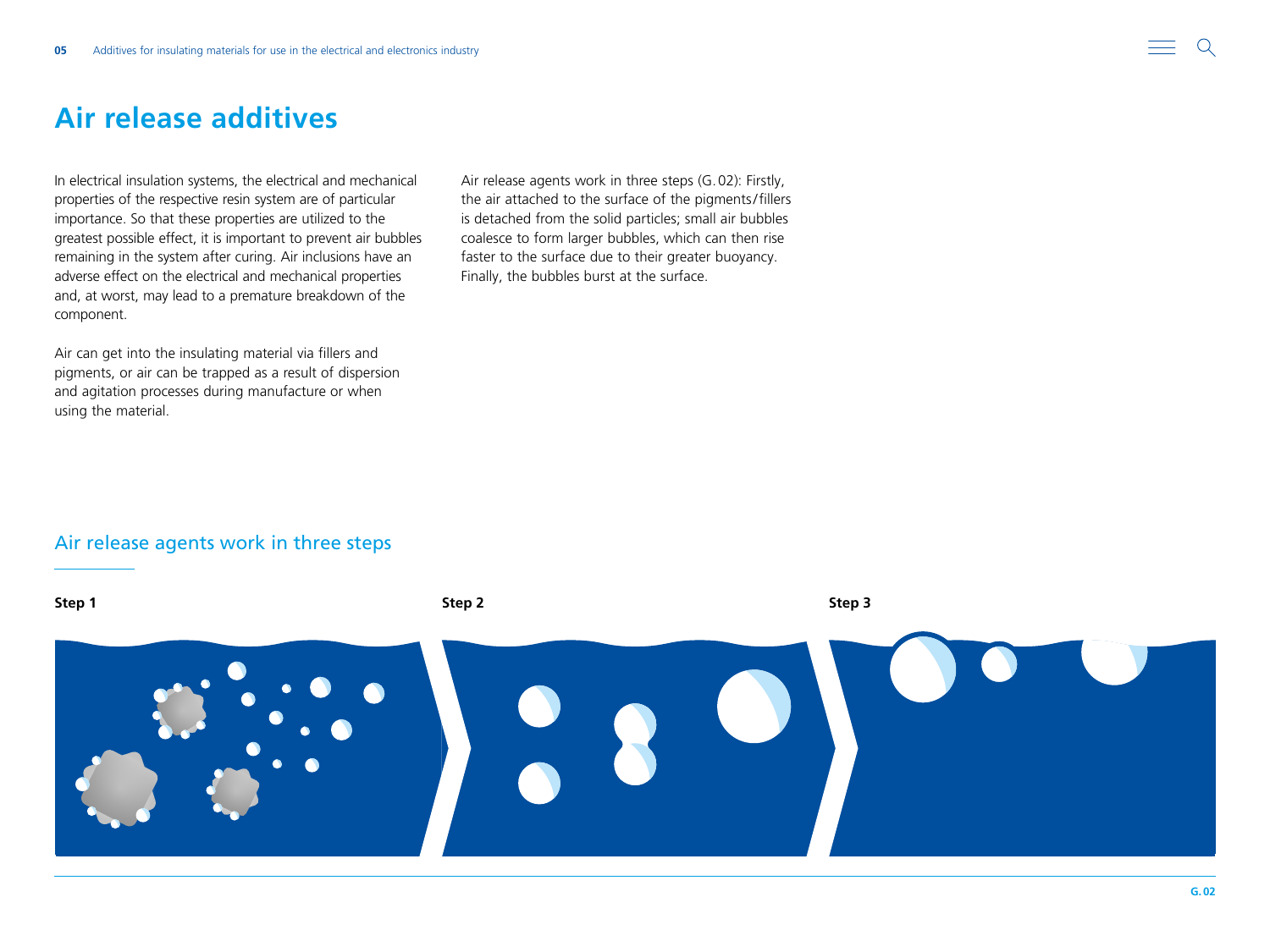To achieve optimum air release, resin-specific additives are used that enable spontaneous air release and significantly accelerate degassing under vacuum. In all cases, the aim is to drastically reduce the air inclusions in cured systems (G.03).

## **Air release agent recommendations**

| System                                              | <b>General applications</b> | <b>VOC-free systems</b> | <b>Transparent systems</b> |  |
|-----------------------------------------------------|-----------------------------|-------------------------|----------------------------|--|
| <b>Epoxy</b>                                        | BYK-A 501*<br>BYK-A 530     | BYK-1794*<br>BYK-P 9920 | BYK-141*<br>BYK-A 500*     |  |
| <b>Polyurethane</b>                                 | <b>BYK-088</b>              | BYK-1790*<br>BYK-A 535* | BYK-141*                   |  |
| <b>Unsaturated polyester</b><br>(also monomer-free) | BYK-A 515*<br>BYK-A 555*    |                         | BYK-A 500*                 |  |
|                                                     |                             |                         |                            |  |

\* silicone-free **T.01**

## Significant reduction of air entrapments by using 0.3% BYK-A 555 in an unsaturated polyester resin

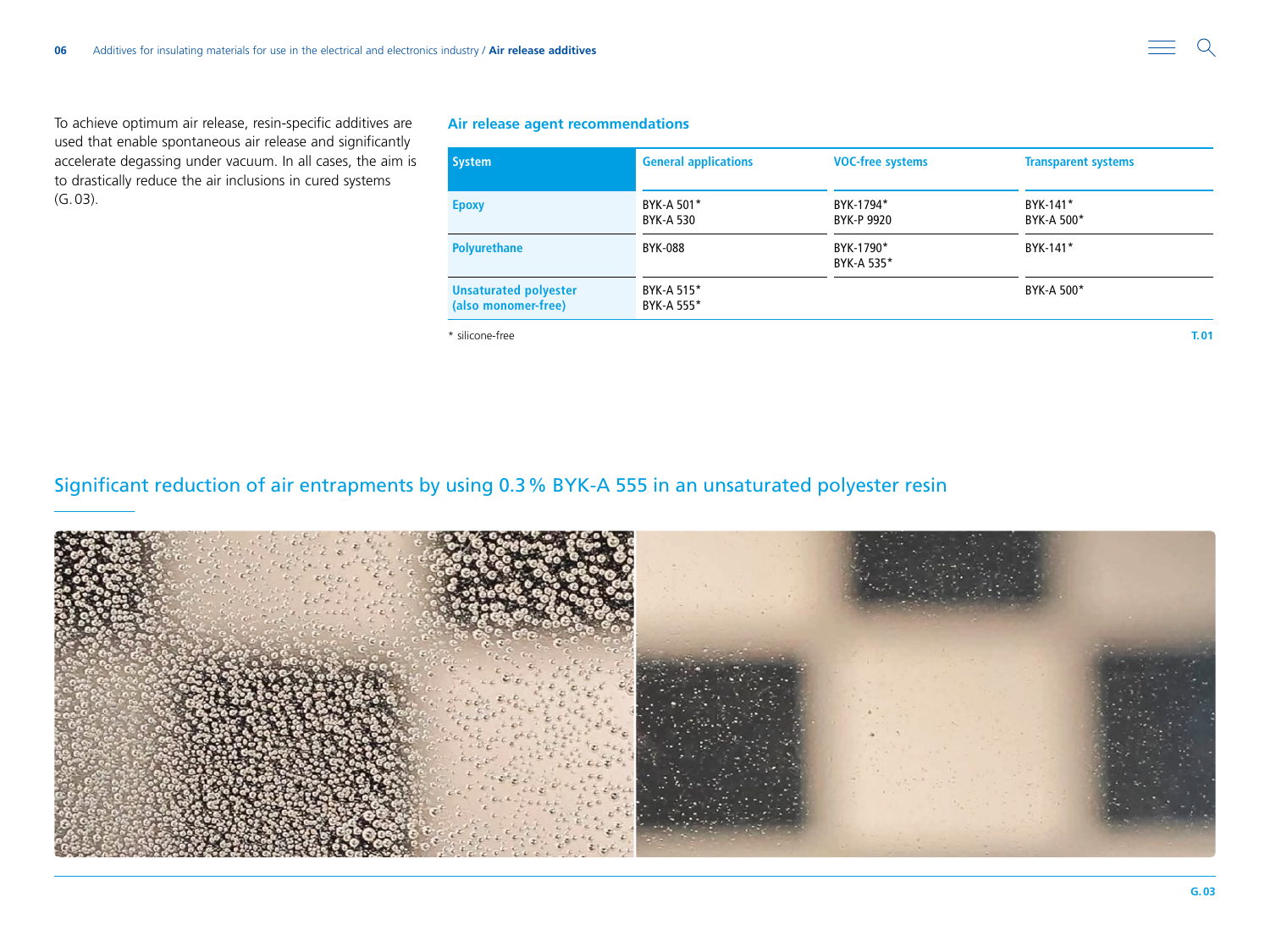# <span id="page-6-0"></span>**Wetting and dispersing additives**

Wetting and dispersing additives are needed if the insulating system contains pigments and/or fillers. Pigments are used to color the system; fillers are used to reduce costs, but are also able to improve certain physical properties, such as thermal conductivity or flame retardancy.

When incorporating fillers or pigments in the resin system, the viscosity of the formulation increases. The flow behavior that is modified in this way can make the system more difficult to process. Viscosity can be significantly reduced through the use of suitable additives that improve the wetting of solid particles and prevent flocculation of the particles (G. 05), or by increasing the filler content at the same viscosity.

In some systems, the fillers and pigments settle during storage and sediment forms. This also makes the system difficult to process. In these cases, suitable wetting and dispersing additives are also able to stabilize the dispersion of the solid particles against sedimentation (G.04).

# Stabilization of a filler dispersion against settling

### **System Viscosity reduction Anti-settling Epoxy** BYK-W 980 BYK-W 985 BYK-W 996 DIPSERBYK-2152 ANTI-TERRA-204 BYK-W 940 **Polyurethane** BYK-9076 BYK-W 903 BYK-W 969 BYK-W 996 BYK-W 961 **Unsaturated polyester (also monomer-free)** BYK-W 985 BYK-W 908 BYK-W 966 DISPERBYK-2152 BYK-W 940 **T.02 Without** additive With wetting and dispersing additive **G.04**

**Wetting and dispersing additives**

# Viscosity reduction of a filled electrical insulating system using wetting and dispersing additives

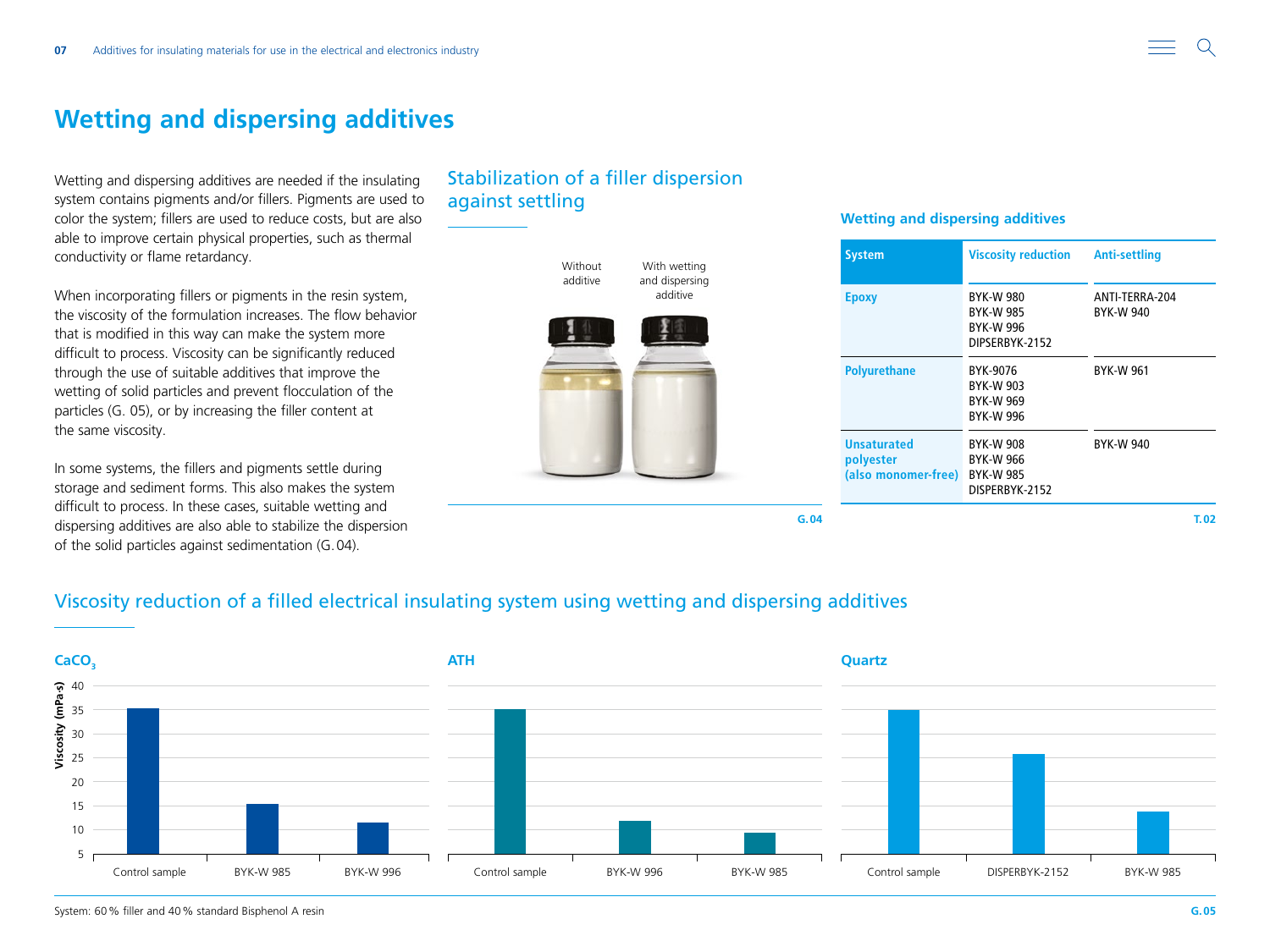# <span id="page-7-0"></span>**Rheology additives**

Flow behavior is one of the most important properties of an electrical insulating system with regard to material processing. For easy processing, the material needs to be fluid, though it must be ensured that the layer thickness does not fall short of that required for the insulating effect.

The viscosity, its dependence on the arising shear forces, and also its time dependence (thixotropy) play a major role here.

Rheology additives are able to adjust the flow behavior in such a way that the insulating materials can be easily processed and simultaneously exhibit a high stability (no sagging).

This also enables the settling behavior to be controlled, so that there is no sedimentation of the solids (fillers, pigments) in the resin during storage.

RHEOBYK-410 is a liquid rheology additive used to generate and enhance thixotropy. It is stirred into the system as a liquid and forms a three-dimensional network structure to create highly thixotropic behavior. It acts as an anti-settling additive and increases the sag resistance of the system.

RHEOBYK-R 605, the thixotropy booster. Often, GARAMITE or hydrophilic fumed silica is used to control rheology, which also create thixotropy by forming network structures. RHEOBYK-R 605 enhances thixotropy in such systems by producing an even closer-meshed network via the hydroxyl groups of the silica (G.06). The additive does not work with hydrophobic fumed silica.

Major sagging in a material with fumed silica (left) and excellent stability (right) if RHEOBYK-R 605 is used in addition

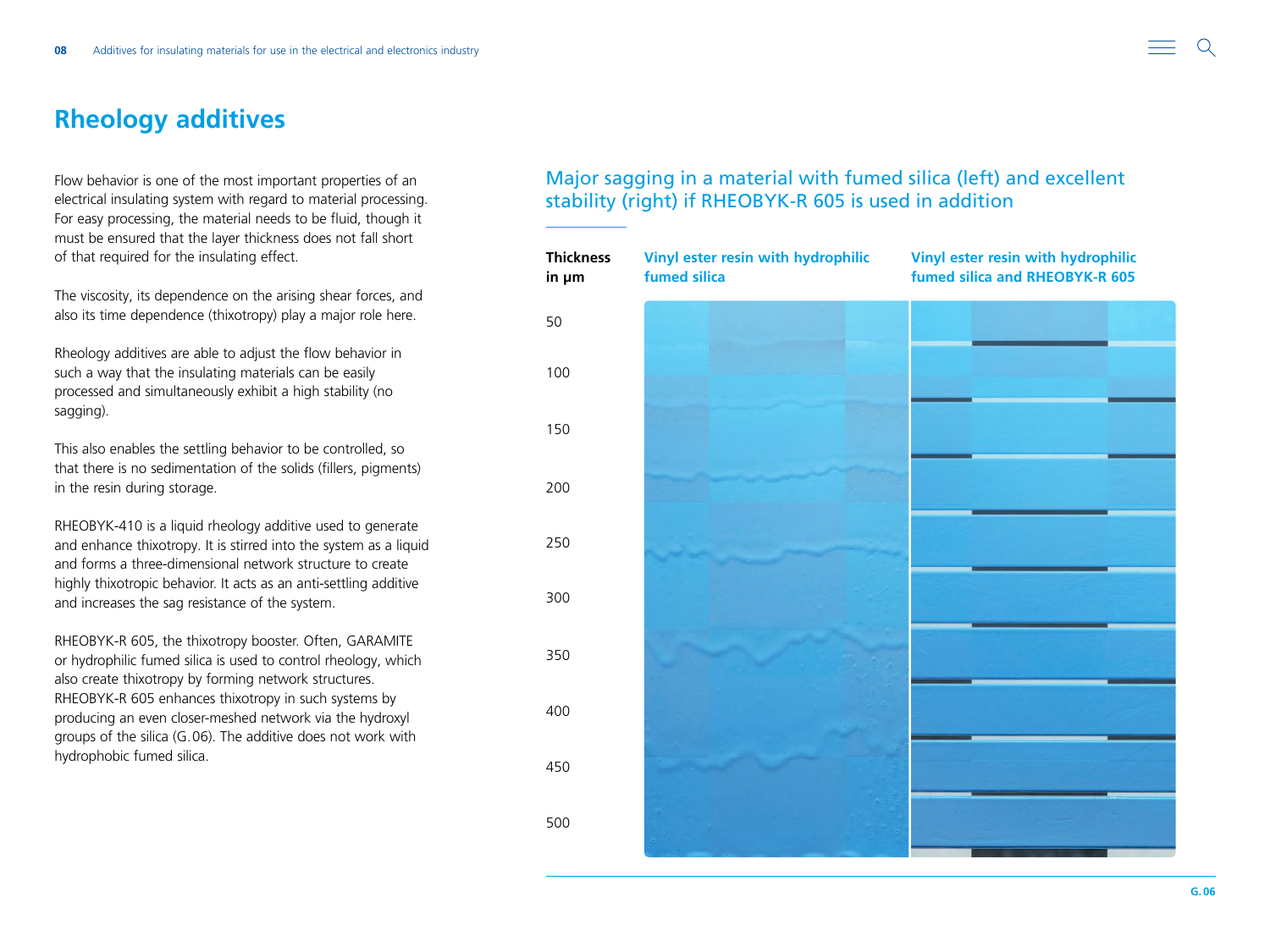RHEOBYK-R 607 works in a similar way and is specifically recommended for epoxy resins. If GARAMITE or hydrophilic fumed silica is used in an epoxy resin, there is hardly any thixotropy due to the high polarity of the resin; the resin therefore remains highly fluid. If this resin is mixed with a hardener that contains RHEOBYK-R 607, the additive activates the solid thixotrope in the overall mixture and a highly thixotropic system with considerably high sag resistance is produced. RHEOBYK-R 607 makes a very viscous mixture out of two low viscous components (G.07).

A particularly high thixotropy is achieved in epoxy systems using a combination of RHEOBYK-R 607 and GARAMITE-7305.

### **Rheology additives**

| <b>System</b>                                          | <b>Thixotropy booster</b>       | <b>Liquid thixotropic additive</b> | <b>Solid thixotrope</b> | <b>Viscosity control technology</b> |
|--------------------------------------------------------|---------------------------------|------------------------------------|-------------------------|-------------------------------------|
| <b>Epoxy</b>                                           | RHEOBYK-R 605<br>RHEOBYK-R 607* | RHEOBYK-410                        | GARAMITE-7305           | BYK-P 2710<br>BYK-P 2720            |
| <b>Polyurethane</b>                                    | RHEOBYK-R 605                   | RHEOBYK-410                        |                         |                                     |
| <b>Unsaturated</b><br>polyester<br>(also monomer-free) | RHEOBYK-R 605                   |                                    | GARAMITE-1958           |                                     |

\* for the hardener **T.03**

## Thixotropy enhancement in a fumed silica-based epoxy resin using RHEOBYK-R 607

## **Epoxy resin with hydrophilic fumed silica Amine hardener with RHEOBYK-R 607 Thixotropic mixture**





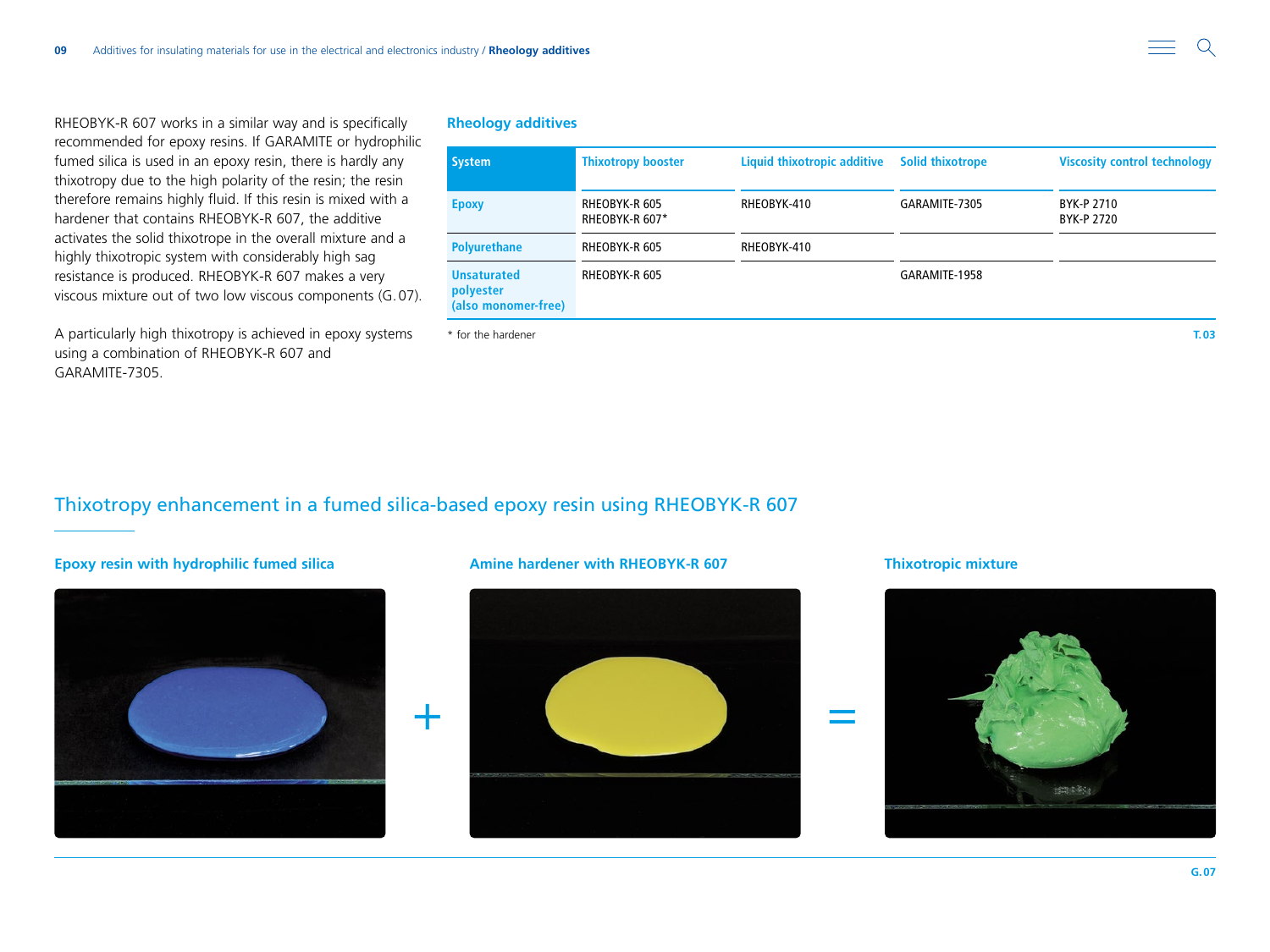

### **Viscosity control technology (VCT) – processing additives for epoxy systems**

BYK-P 2710 and BYK-P 2720 are recommended for solvent-free and solvent-borne epoxy resins containing hydrophilic fumed silica for anti-sagging properties in medium/high-viscosity systems.

### **BYK-P 2710 – Thixbreaker**

- Add to epoxy resin
- Effective with hydrophilic fumed silica
- Resin viscosity can be adjusted and controlled
- A high amount of additive blocks the structural build-up of the hydrophilic fumed silica and avoids an increase in viscosity

### **BYK-P 2720 – Thixbooster**

- Add to amine hardener
- Effective with hydrophilic fumed silica
- Hardener viscosity can be adjusted and controlled
- Dosage must always be calculated based on the amount of hydrophilic fumed silica in the entire system

## Better mixing and improved application viscosities due to our viscosity control technology (VCT)



### **BYK-P 2710 – Thixbreaker BYK-P 2720 –Thixbooster**



**VCT adjusted viscosities lead to better and easier mixing…**



**…and instantly maintain a high application viscosity**

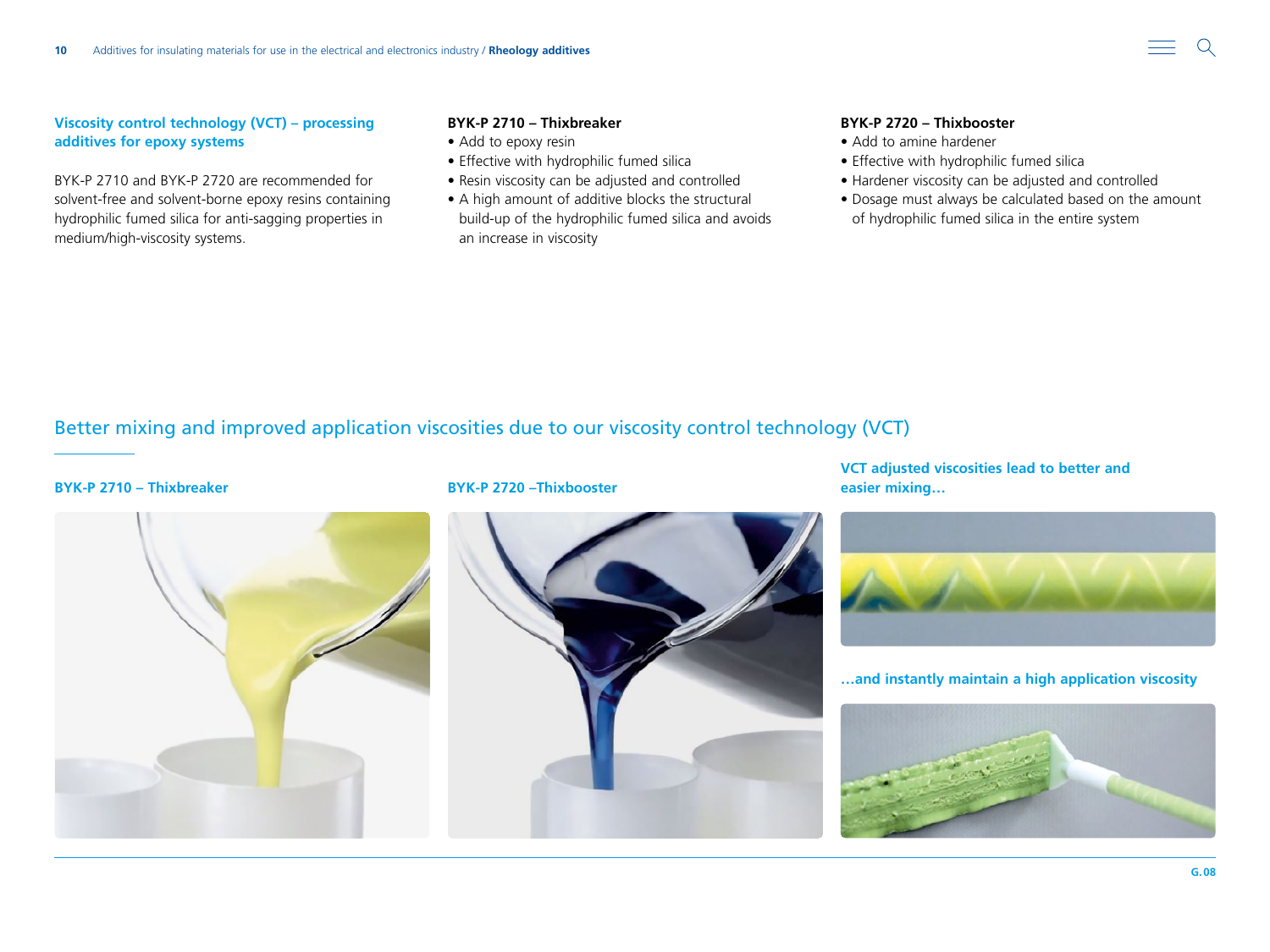# <span id="page-10-0"></span>**Surface-active additives**

Surface-active additives are used to prevent surface defects or improve the resin's penetration in a component. Typical surface defects are, for example, poor substrate wetting and cratering. A fundamental parameter in all effects of this kind is the surface tension of the materials involved. If the surface tension of the coating is reduced, this improves the substrate wetting and prevents craters forming. Modified polysiloxanes ("silicones") are widely used to reduce surface tension.

These products also improve the penetration of the resin in a component, as the adhesion to the component is stronger than the cohesion of the liquid particles to each other. This makes it easier for the resin to penetrate the component.

Besides modified polysiloxanes, surface-active additives that are based on polyacrylates are also used. These products can also prevent cratering and leveling defects, however, they do not reduce surface tension or do so only to a very minor extent.

## Improved substrate wetting using a silicone-based additive that reduces surface tension

### **Poor substrate wetting**



**Reduction of the surface tension using a silicone-based additive: better substrate wetting**



### **Surface-active additives**

| <b>System</b>                             | Silicone-based                       | <b>Acrylate-based (silicone-free)</b> |
|-------------------------------------------|--------------------------------------|---------------------------------------|
| <b>Epoxy</b>                              | BYK-307<br>BYK-310<br><b>BYK-320</b> | BYK-358 N<br>BYK-S 706                |
| <b>Polyurethane</b>                       | BYK-307                              | BYK-S 706                             |
| Unsaturated polyester (also monomer-free) | BYK-306<br>BYK-330<br>BYK-370        | BYK-361 N                             |

**G.09**